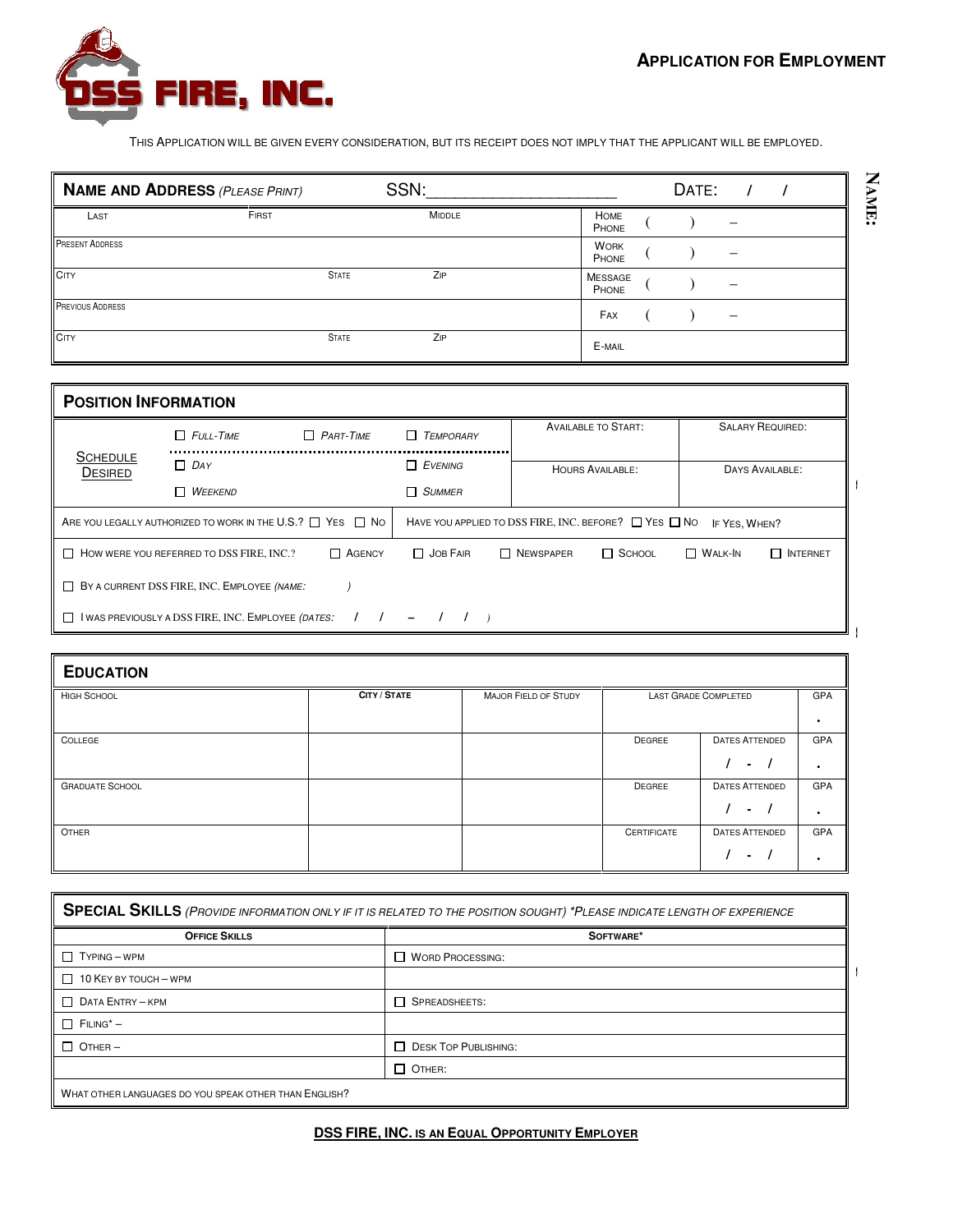| <b>PROFESSIONAL REFERENCES</b>        |                                                                                                                                                                                              |                                            |                                                                                                           |
|---------------------------------------|----------------------------------------------------------------------------------------------------------------------------------------------------------------------------------------------|--------------------------------------------|-----------------------------------------------------------------------------------------------------------|
|                                       | MAY WE CONTACT YOUR PRESENT EMPLOYER? $\Box$ YES $\Box$ NO - IF NO, WHEN MAY WE CONTACT?                                                                                                     |                                            |                                                                                                           |
|                                       | FOR REFERENCE PURPOSES: IF YOU HAVE EVER USED ANOTHER NAME? [ ] YES [ ] NO - PLEASE STATE NAME AND DATES:                                                                                    |                                            | AND DATES:                                                                                                |
| <b>NAME</b>                           | <b>BUSINESS PHONE</b>                                                                                                                                                                        | <b>HOME PHONE</b>                          | HOW DO YOU KNOW THIS PERSON?                                                                              |
|                                       |                                                                                                                                                                                              |                                            |                                                                                                           |
|                                       |                                                                                                                                                                                              |                                            |                                                                                                           |
|                                       |                                                                                                                                                                                              |                                            |                                                                                                           |
|                                       |                                                                                                                                                                                              |                                            |                                                                                                           |
| <b>EMPLOYMENT HISTORY</b><br>ADDRESS: | HISTORY. YOU MAY ATTACH YOUR RESUME, BUT THIS FORM MUST ALSO BE COMPLETED IN ITS ENTIRETY.<br>CURRENT OR MOST RECENT EMPLOYER: COMPONER AND THE RESERVE TO A REPORT OR MOST RECENT EMPLOYER: |                                            | PLEASE PROVIDE THE FOLLOWING INFORMATION FOR EACH OF YOUR LAST 4 EMPLOYERS OR LAST 10 YEARS OF EMPLOYMENT |
|                                       |                                                                                                                                                                                              |                                            |                                                                                                           |
|                                       |                                                                                                                                                                                              |                                            |                                                                                                           |
|                                       |                                                                                                                                                                                              |                                            |                                                                                                           |
|                                       |                                                                                                                                                                                              | TELEPHONE:<br>HOURLY RATE: OR SALARY RATE: | <b>TERMINATION DATE:</b>                                                                                  |

| <b>EMPLOYER:</b>           |                          |                    |
|----------------------------|--------------------------|--------------------|
| ADDRESS, CITY, STATE, ZIP  |                          |                    |
| TELEPHONE:                 | POSITION:                |                    |
| HIRE DATE:                 | <b>TERMINATION DATE:</b> | <b>RATE OF PAY</b> |
| SUPERVISOR'S NAME:         |                          |                    |
| <b>REASON FOR LEAVING:</b> |                          |                    |

| <b>EMPLOYER:</b>           |                          |                    |
|----------------------------|--------------------------|--------------------|
| ADDRESS, CITY, STATE, ZIP  |                          |                    |
| TELEPHONE:                 | POSITION:                |                    |
| HIRE DATE:                 | <b>TERMINATION DATE:</b> | <b>RATE OF PAY</b> |
| <b>SUPERVISOR'S NAME:</b>  |                          |                    |
| <b>REASON FOR LEAVING:</b> |                          |                    |

# **EMPLOYER**: \_\_\_\_\_\_\_\_\_\_\_\_\_\_\_\_\_\_\_\_\_\_\_\_\_\_\_\_\_\_\_\_\_\_\_\_\_\_\_\_\_\_\_\_\_\_\_\_\_\_\_\_\_\_\_\_\_\_\_\_\_\_\_\_\_\_\_\_\_\_\_\_\_\_\_\_\_\_\_\_

| ADDRESS, CITY, STATE, ZIP  |                   |                    |
|----------------------------|-------------------|--------------------|
| TELEPHONE:                 | POSITION:         |                    |
| HIRE DATE:                 | TERMINATION DATE: | <b>RATE OF PAY</b> |
| <b>SUPERVISOR'S NAME:</b>  |                   |                    |
| <b>REASON FOR LEAVING:</b> |                   |                    |

## **EMPLOYER**: \_\_\_\_\_\_\_\_\_\_\_\_\_\_\_\_\_\_\_\_\_\_\_\_\_\_\_\_\_\_\_\_\_\_\_\_\_\_\_\_\_\_\_\_\_\_\_\_\_\_\_\_\_\_\_\_\_\_\_\_\_\_\_\_\_\_\_\_\_\_\_\_\_\_\_\_\_\_\_\_

| ADDRESS, CITY, STATE, ZIP  |                          |                    |
|----------------------------|--------------------------|--------------------|
| TELEPHONE:                 | POSITION:                |                    |
| HIRE DATE:                 | <b>TERMINATION DATE:</b> | <b>RATE OF PAY</b> |
| SUPERVISOR'S NAME:         |                          |                    |
| <b>REASON FOR LEAVING:</b> |                          |                    |
|                            |                          |                    |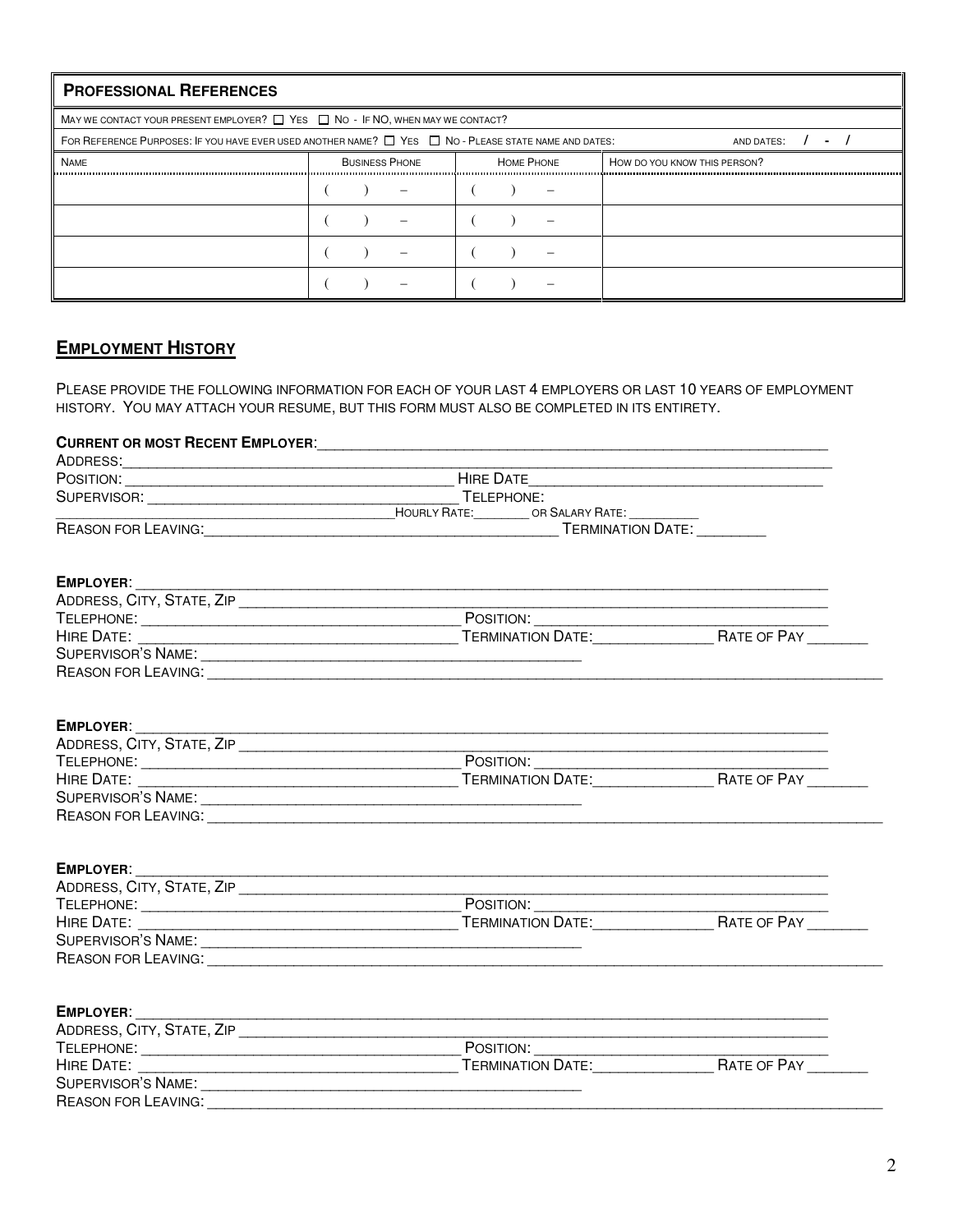| PERIODS OF UNEMPLOYMENT (FOUR-WEEKS OR LONGER) |                       |              |  |  |  |
|------------------------------------------------|-----------------------|--------------|--|--|--|
| <b>BEGINNING DATE FROM</b>                     | <b>ENDING DATE TO</b> | EXPLANATION: |  |  |  |
|                                                |                       |              |  |  |  |
|                                                |                       |              |  |  |  |
|                                                |                       |              |  |  |  |
|                                                |                       |              |  |  |  |

PLEASE WRITE A SHORT PARAGRAPH STATING WHY YOU WANT TO WORK FOR THIS COMPANY. YOU MAY ALSO USE THIS SPACE TO DESCRIBE OTHER SKILLS AND APTITUDES THAT YOU FEEL QUALIFY YOU FOR A POSITION WITH OUR ORGANIZATION. YOU MAY LIST SECURITY AND/OR FIRE EQUIPMENT WITH WHICH YOU HAVE EXPERIENCE.

#### **IMPORTANT AUTHORIZATIONS AND AGREEMENTS:**

I AUTHORIZE **DSS FIRE, INC.** TO VERIFY THE ACCURACY OF THE INFORMATION CONTAINED ON THIS APPLICATION AND TO MAKE INQUIRIES REGARDING MY EMPLOYMENT AND/OR EDUCATION FOR THE PURPOSE OF DETERMINING MY SUITABILITY FOR A POSITION WITH **DSS FIRE, INC.** I UNDERSTAND THAT THE SOCIAL SECURITY NUMBER I HAVE PROVIDED IS SUBJECT TO VERIFICATION.

IN THE EVENT OF MY EMPLOYMENT I WILL FURNISH PROOF OF MY ELIGIBILITY TO WORK IN THE UNITED STATES WITHIN THREE DAYS OF STARTING WORK. I MAY ALSO BE ASKED TO FURNISH PROOF OF EDUCATIONAL ATTAINMENT.

NOTHING IN THIS APPLICATION OR IN ANY HANDBOOK, POLICY, PROCEDURE, OR WORK RULE OF **DSS FIRE, INC.** SHALL CONSTITUTE A CONTRACT OF EMPLOYMENT, EXPRESS OR IMPLIED. THE EMPLOYMENT RELATIONSHIP IS AT WILL AND MAY BE TERMINATED BY THE EMPLOYEE OR **DSS FIRE, INC.** AT ANY TIME, WITH OR WITHOUT CAUSE.

I HEREBY AUTHORIZE ALL PERSONS, EDUCATIONAL INSTITUTIONS, AND EMPLOYERS NAMED IN THIS APPLICATION TO PROVIDE **DSS FIRE, INC.** WITH ANY RELEVANT INFORMATION THAT MAY BE REQUIRED TO ARRIVE AT ANY EMPLOYMENT DECISION.

I CERTIFY THAT ALL STATEMENTS I HAVE MADE IN THIS APPLICATION ARE TRUE AND AGREE THAT ANY MISREPRESENTATION OR OMISSIONS OF FACTS CALLED FOR MAY BE SUFFICIENT CAUSE FOR TERMINATING CONSIDERATION OF MY APPLICATION FOR EMPLOYMENT, OR IMMEDIATE DISMISSAL FROM **DSS FIRE, INC.'S** SERVICE, IF I HAVE BEEN EMPLOYED.

| <b>APPLICANT SIGNATURE:</b> | $ -$ |  |  |
|-----------------------------|------|--|--|
|                             |      |  |  |

#### **DSS FIRE, INC. IS AN EQUAL OPPORTUNITY EMPLOYER**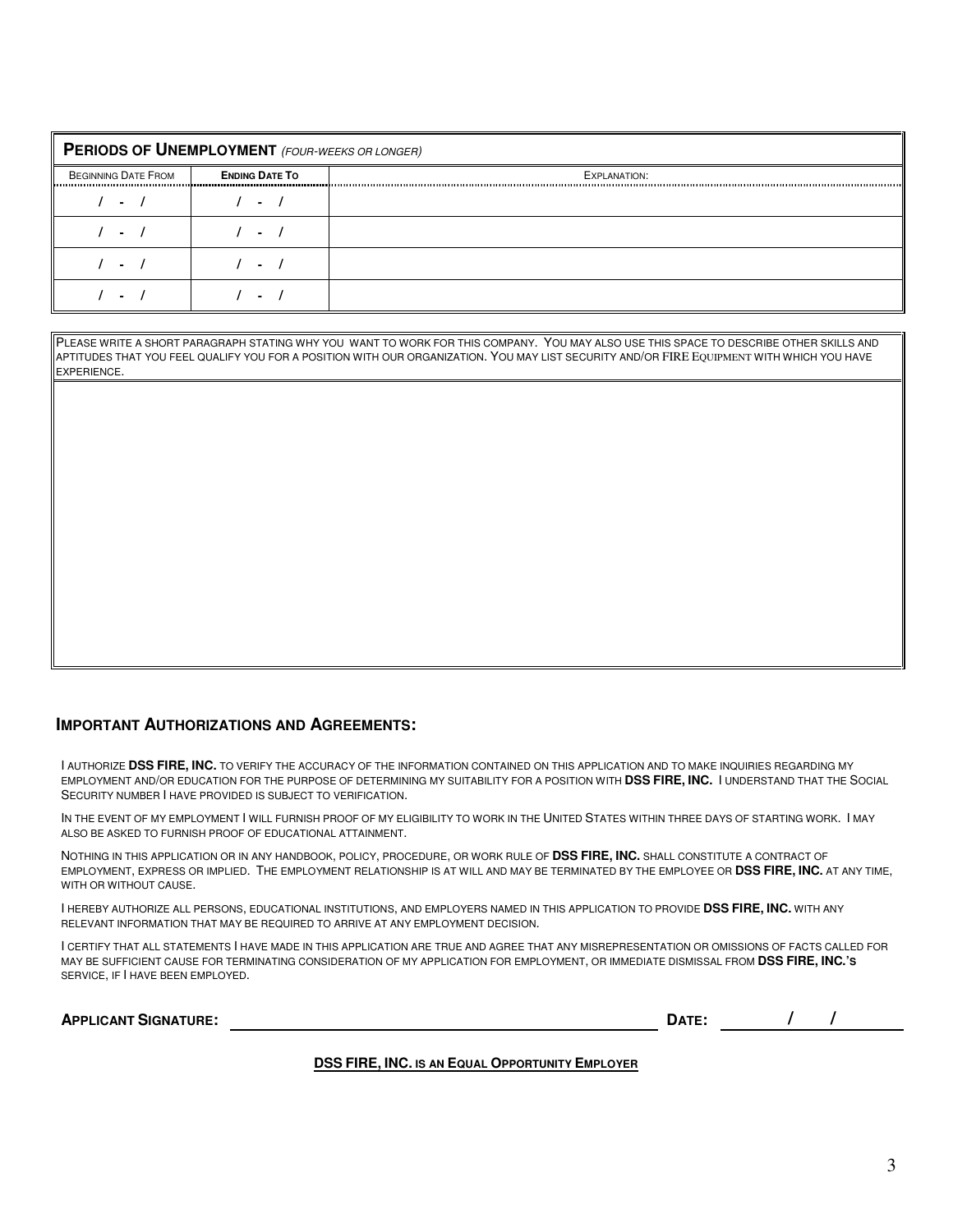#### **PAST PERSONAL CONDUCT**

PLEASE LIST BELOW ALL ACTIVITIES OR CONDUCT ON YOUR PART (OTHER THAN TRAFFIC VIOLATIONS) TO WHICH YOU HAVE ENTERED A PLEA OF GUILTY, NO CONTEST, NOLO CONTENDERE OR ANY PLEA OTHER THAN NOT GUILTY. ALSO INCLUDE ANY ACTIVITY OR CONDUCT THAT RESULT IN YOUR BEING FOUND GUILTY, PLACED ON PROBATION, OR GIVEN DEFERRED AJUDICATION. GIVE THE DATE YOU WERE PLACED ON PROBATION, LOCATION, THE NAME OF THE COURT AND NATURE OF EACH ACTIVITY OR CONDUCT.

IF YOU HAVE NOT ENGAGED IN ANY SUCH ACTIVITIES, PLEASE WRITE "NONE". (NOTE: THE ACTIVITIES OR CONDUCT LISTED BELOW WILL NOT CONSTITUTE AN AUTOMATIC BAR TO EMPLOYMENT, BUT MAY DO SO DEPENDING ON THE NATURE OR ACTIVITY OF THE CONDUCT.

SIGNATURE OF APPLICANT: The set of the set of the set of the set of the set of the set of the set of the set of the set of the set of the set of the set of the set of the set of the set of the set of the set of the set of

#### **CONSENT AND ACKNOWLEDGEMENTS**

#### **PRE-EMPLOYMENT TESTING NOTICE:**

AS PART OF THE COMPANY'S PRE-EMPLOYMENT SELECTION PROCESS, YOU MAY BE ASKED TO COMPLETE A BATTERY OF TESTS. THE SKILLS THAT OUR TESTS EVALUATE ARE RELATED TO ESSENTIAL JOB FUNCTIONS AND ARE REQUIRED BY BUSINES NECESSITY. THESE TESTS ARE NORMALLY PRESENTED IN WRITTEN FORMAT AND COMPLETED WITHIN A SPECIFIED TIME LIMIT. SATISFACTORY COMPLETION OF THIS TESTING MAY BE A PRE-REQUISITE FOR EMPLOYMENT WITH THE COMPANY. IF YOU REQUIRE AN ALTERNATIVE FORMAT DUE TO DISABILITY, PLEASE ADVISE PRIOR TO THE TESTING APPOINTMENT SO THAT WE CAN PROVIDE REASONABLE ACCOMMODATION.

READ AND AGREED BY: \_\_\_\_\_\_\_\_\_\_\_\_\_\_\_\_\_\_\_\_\_\_\_\_\_\_\_\_\_\_\_\_\_\_\_\_\_ DATE: \_\_\_\_\_\_\_\_\_\_\_\_\_\_\_\_\_\_\_\_\_\_\_\_\_\_\_\_\_\_\_\_\_\_\_\_\_\_\_\_\_\_\_\_\_\_\_\_

#### **DRUG SCREEN CONSENT**:

BY MY SIGNATURE BELOW, I HEREBY AUTHORIZE THE COMPANY TO CONDUCT, THROUGH ITS DESIGNATED PHYSICIAN & LABORATORY TESTING FACILITY, A DRUG TEST THAT WILL REQUIRE A URINE SAMPLE. I ACKNOWLEDGE THAT THIS TEST IS A CONDITION OF EMPLOYMENT. I CONSENT TO THE RELEASE OF THE TEST RESULTS FROM THE LABORATORY TO MANAGEMENT PERSONNEL AT THE COMPANY.

I ALSO UNDERSTAND THAT THE DRUG TEST IS PERFORMED TO DETERINE THE PRESENCE OF CERTAIN CONTROLLED SUBSTANCES. I ALSO UNDERSTAND THAT ALL EMPLOYEES OF THE COMPANY ARE SUBJECT TO RANDOM DRUG TESTING AND HEREBY CONSENT TO THE RELEASE OF THE RESULTS OF ANY SUCH TEST FOR WHICH I MAY BE SELECTED DURING MY EMPLOYMENT WITH THE COMPANY.

I FURTHER UNDERSTAND THAT IF I REFUSE TO CONSENT TO SUCH TESTING, OR IF I CONSENT AND THE PERFORMED TEST IS POSITIVE, THE COMPANY WILL NO LONGER CONSIDER MY APPLICATION FOR EMPLOYMENT. I EXPRESSLY RELEASE THIS COMPANY, ITS PARENT, SUBSIDIARIES, AFFILIATES, DIRECTORS, OFFICERS, AGENTS AND EMPLOYEES FROM LIABILITY ARISING FROM ANY CONDUCT, OTHER THAN NEGLIGENCE, RELATED TO ANY DRUG TESTING TO WHICH I HAVE CONSENTED.

**I UNDERSTAND THAT I WILL BE ASKED TO SUBMIT TO THE TEST UNDER CERTAIN TIME REQUIREMENTS. THE LOCATION WILL BE SPECIFIED AND PAID FOR BY THE COMPANY. I UNDERSTAND THAT I MUST HAVE GOVERNMENT ISSUED PHOTO ID TO BE SHOWN TO THE TESTING LABORATORY BEFORE ANY TEST CAN BE ADMINISTERED.** 

| READ AND AGREED TO BY: | DATE: |  |
|------------------------|-------|--|
|                        |       |  |